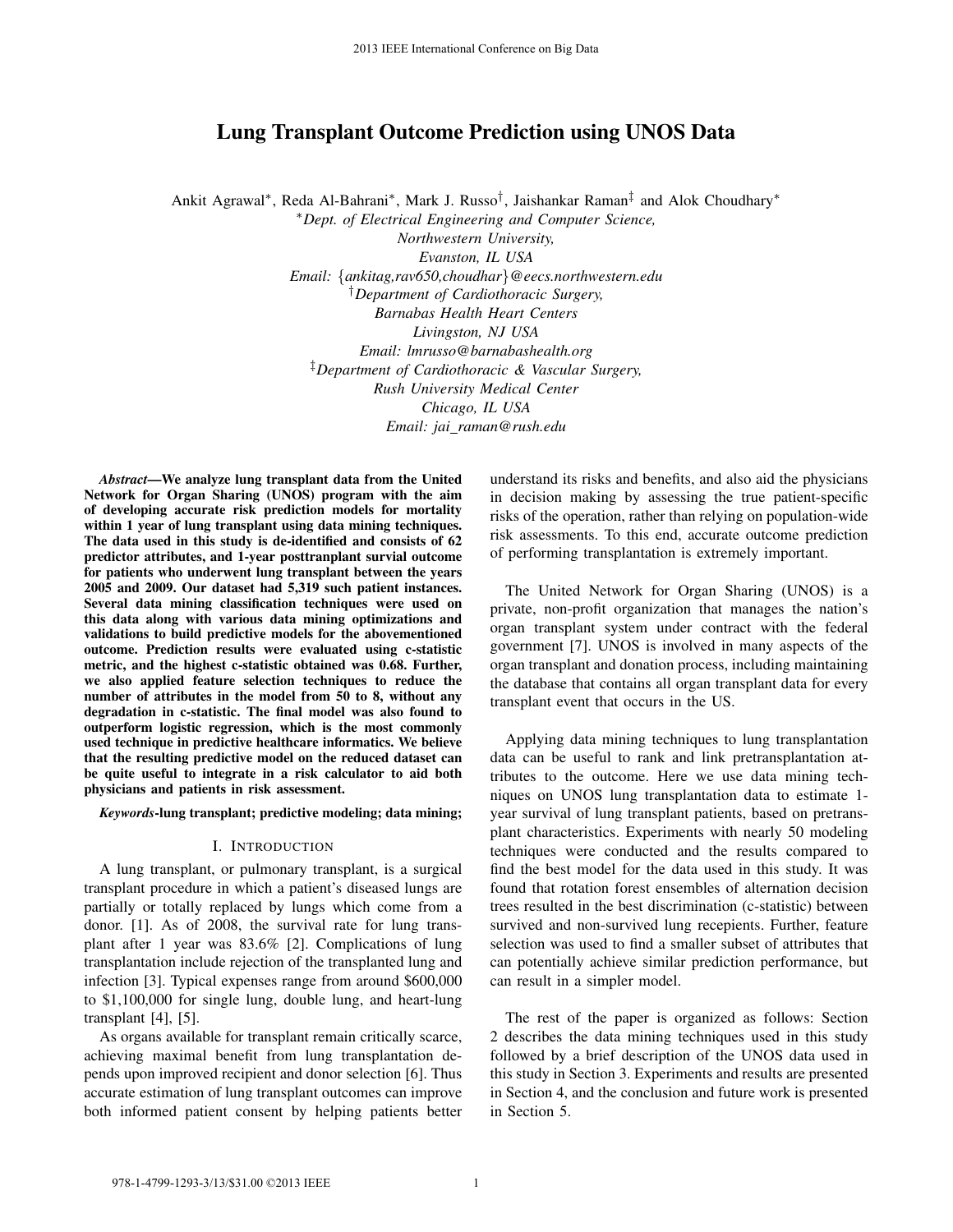## II. DATA MINING TECHNIQUES

# *A. Modeling*

We used 47 classification schemes in this study, including both direct application of classification techniques and also constructing their ensembles using various ensembling techniques. Due to space limitations, here we briefly describe only those classification/ensembling techniques whose results we present in the next section.

- 1) Support vector machines: SVMs are based on the Structural Risk Minimization(SRM) principle from statistical learning theory. A detailed description of SVMs and SRM is available in [8]. In their basic form, SVMs attempt to perform classification by constructing hyperplanes in a multidimensional space that separates the cases of different class labels. It supports both classification and regression tasks and can handle multiple continuous and nominal variables.
- 2) Artificial neural networks: ANNs are networks of interconnected artificial neurons, and are commonly used for non-linear statistical data modeling to model complex relationships between inputs and outputs. The network includes a hidden layer of multiple artificial neurons connected to the inputs and outputs with different edge weights. The internal edge weights are 'learnt' during the training process using techniques like back propagation. Several good descriptions of neural networks are available [9], [10]. It has been used for accurate estimation in different areas such as mobile health [11], drug abuse [12], civil engineering [13], computer vision [14] and video delivery [15], [16].
- 3) Decision Table: Decision table typically constructs rules involving different combinations of attributes, which are selected using an attribute selection search method. Simple decision table majority classifier [17] has been shown to sometimes outperform state-of-theart classifiers.
- 4) KStar: KStar [18] is a lazy instance-based classifier, i.e., the class of a test instance is based upon the class of those training instances similar to it, as determined by some similarity function. It differs from other instance-based learners in that it uses an entropy-based distance function.
- 5) Reduced error pruning tree: Commonly known as REPTree [19], it is a implementation of a fast decision tree learner, which builds a decision/regression tree using information gain/variance and prunes it using reduced-error pruning.
- 6) Random forest: The Random Forest [20] classifier consists of multiple decision trees. The final class of an instance in a Random Forest is assigned by outputting the class that is the mode of the outputs of individual trees, which can produce robust and

accurate classification, and ability to handle a very large number of input variables. It is relatively robust to overfitting and can handle datasets with highly imbalanced class distributions.

- 7) Alternating decision tree: ADTree [21] is decision tree classifier which supports only binary classification. It consists of two types of nodes: decision nodes (specifying a predicate condition, like 'age' > 45) and prediction nodes (containing a single real-value number). ADTrees always have prediction nodes as both root and leaves. An instance is classified by following all paths for which all decision nodes are true and summing the values of any prediction nodes that are traversed. This is different from the J48 decision tree algorithm in which an instance follows only one path through the tree.
- 8) Decision stump: A decision stump [19] is a weak treebased machine learning model consisting of a singlelevel decision tree with a categorical or numeric class label. Decision stumps are usually used in ensemble machine learning techniques.
- 9) Naive Bayes: The naive bayes classifier [22] is a simple probabilistic classifier that is based upon the Bayes theorem. This classifier makes strong assumptions about the independence of the input features, which may not always be true. It makes use of the variables contained in the data sample, by observing and relating them individually to the target class, independent of each other. Despite this assumption, the naive bayes classifier works well in practice for a wide variety of datasets and often outperforms other complex classifiers.
- 10) Bayesian Network: A Bayesian network is a graphical model that encodes probabilistic relationships among a set of variables, representing a set of random variables and their conditional dependencies via a directed acyclic graph (DAG). Bayesian network learning can be used with various search algorithms for searching the network structures, and estimator algorithms for finding the conditional probability tables of the network.
- 11) Logistic Regression: Logistic Regression [23] is used for prediction of the probability of occurrence of an event by fitting data to a sigmoidal S-shaped logistic curve. Logistic regression is often used with ridge estimators [24] to improve the parameter estimates and to reduce the error made by further predictions.
- 12) AdaBoost: AdaBoost [25] is a commonly used ensembling technique for boosting a nominal class classifier. In general, boosting can be used to significantly reduce the error of any weak learning algorithm that consistently generates classifiers which need only be a little bit better than random guessing. It usually dramatically improves performance, but is also prone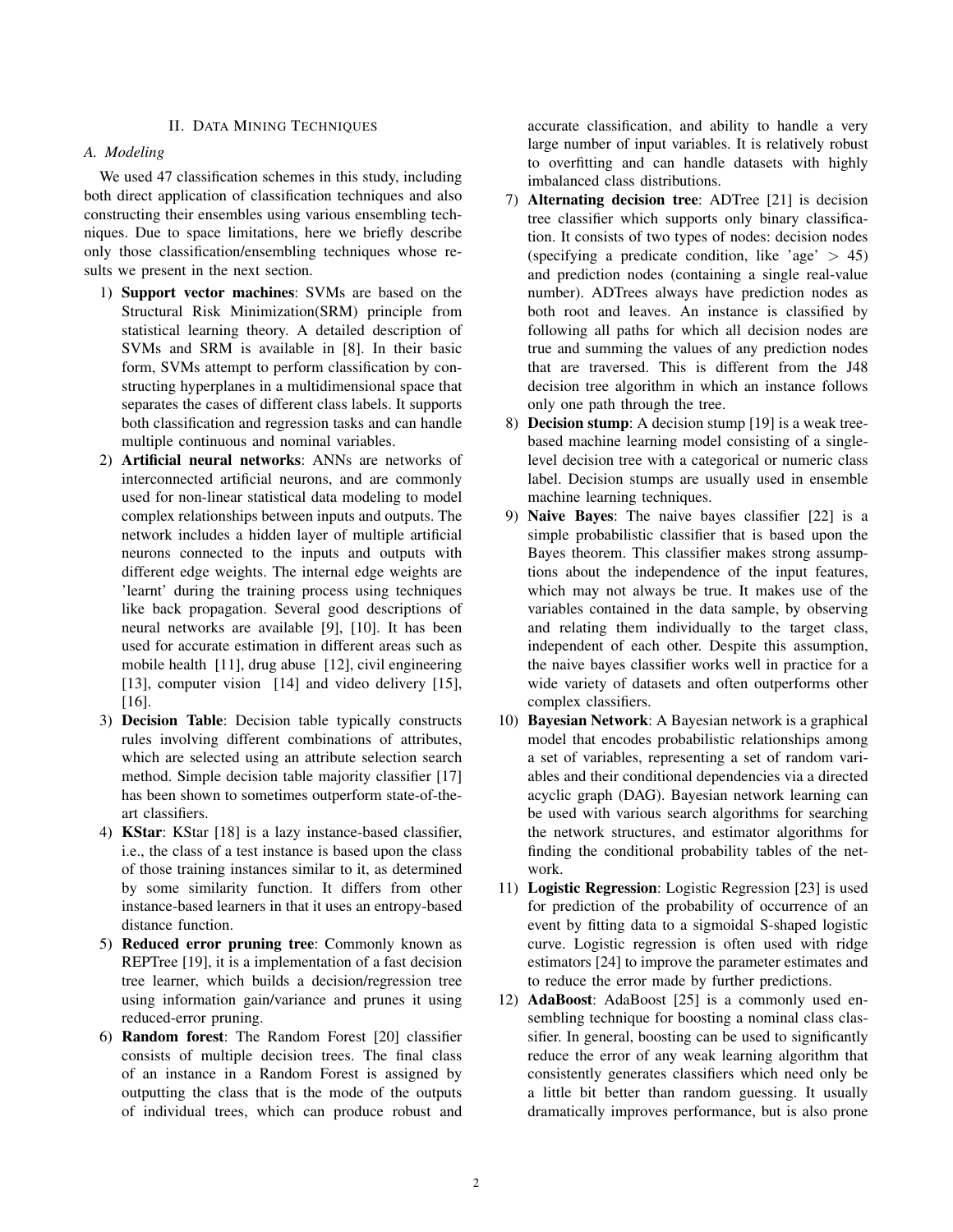to overfitting.

- 13) LogitBoost: The LogitBoost algorithm is an ensembling technique implementation of additive logistic regression which performs classification using a regression scheme as the base learner, and can handle multi-class problems. In [26], the authors explain the theoretical connection between Boosting and additive models.
- 14) Bagging: Bagging [27] is a meta-algorithm to improve the stability of classification and regression algorithms by reducing variance. Bagging is usually applied to decision tree models to boost their performance. It involves generating a number of new training sets (called bootstrap modules) from the original set by sampling uniformly with replacement. The bootstrap modules are then used to generate models whose predictions are averaged to generate the final prediction. Bagging has been shown work better with decision trees than with linear models.
- 15) Random subspace: The Random Subspace classifier [28] constructs a decision tree based classifier consisting of multiple trees, which are constructed systematically by pseudo-randomly selecting subsets of features, trying to achieve a balance between overfitting and achieving maximum accuracy. It maintains highest accuracy on training data and improves on generalization accuracy as it grows in complexity.
- 16) Rotation Forest: Rotation forest [29] is a method for generating classifier ensembles based on feature extraction, which can work both with classification and regression base learners. The training data for a the base classifier is created by applying Principal Component Analysis (PCA) [30] to K subsets of the feature set, followed by K axis rotations to form the new features for the base learner, to encourage simultaneously individual accuracy and diversity within the ensemble.

#### *B. Feature Selection*

Feature selection techniques are typically used to select a subset of relevant features for use in a model. It is based on the assumption that data contains many redundant or irrelevant attributes that do not add much to the information provided by other existing attributes. We used 2 feature selection techniques in this study:

1) Correlation Feature Selection (CFS): CFS is used to identify a subset of features highly correlated with the class variable and weakly correlated amongst them [31]. CFS was used in conjunction with a greedy stepwise search to find a subset  $S$  with best average merit, which is given by:

$$
Merit_S = \frac{n.\overline{r_{fo}}}{\sqrt{n+n(n-1).\overline{r_{ff}}}}
$$

where *n* is the number of features in *S*,  $\overline{r_{fo}}$  is the average value of feature-outcome correlations, and  $\overline{r_{ff}}$ is the average value of all feature-feature correlations.

2) Information Gain: This is used to assess the relative predictive power of the predictor attributes, which evaluates the worth of an attribute by measuring the information gain with respect to the outcome status:

$$
IG(Class, Attrib) = H(Class) - H(Class|Attrib)
$$

where  $H(.)$  denotes the information entropy.

The CFS technique evaluates subsets rather than individual attributes, so it was first used to find a smaller subset of attributes. Subsequently, information gain was used on the reduced set of attributes to get a ranking of the attributes in the order of their predictive potential, as information gain evaluates each attribute independently.

## III. UNOS DATA

The UNOS STAR Thoracic Organ Transplant and Waiting List File contains data on all transplant candidates and transplant recipients of heart, lung, and heart-lungs that have been listed or performed in the U.S. and reported to the OPTN since October 1987. Data entry by all US transplant centers is mandated by the 1984 National Transplantation Act. This cohort totals over 37,000 observations. There is one record per waiting list registration/transplant event. Each record includes the most recent follow-up data, including patient and graft survival, waittime, and the patient's list status (e.g., waiting, transplanted, removed prior to transplant, or dead). This dataset contains nearly 500 fields to characterize candidate/recipient and donor information including demographics (eg, age, race, sex), social history, and clinical information (eg, blood type, measures of lung function and hemodynamic measures, past medical and surgical history, serologies, and severity of co-morbid illness).

UNOS provided de-identified patient-level data (data source #01052011-6). These data include all lung transplant recipients and donors in the U.S. and reported to the Organ Procurement and Transplantation Network between January 1, 2005 and December 31, 2009. The use of these data is consistent with the regulations of our Institutional Review Board.

The study population included 5,319 lung transpalnt patients aged 18 years and older between January 1, 2005 and December 31, 2009. Patients were monitored from the date of transplantation to January 3, 2011, which was the last day of follow-up provided by UNOS. 62 predictor attributes were assessed. The primary outcome variable was 1-year posttransplant survival. We omit the details of all the input 62 attributes here due to space constraints. A brief description of the selected subset 12 attributes used in the final model is presented later. Out of 5,319 patients, 1,061 patients (19.95%) did not survive more than 1 year after transplant.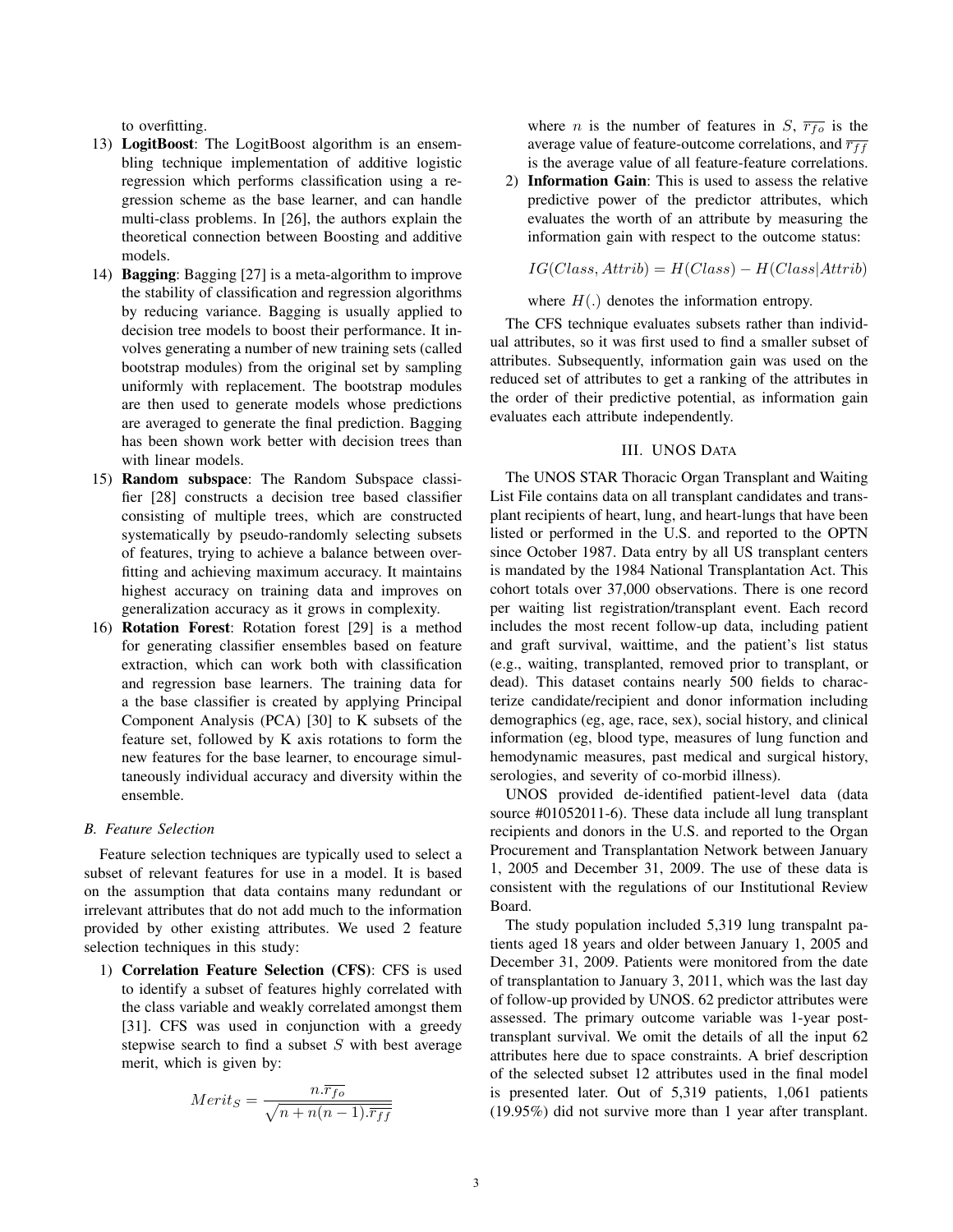## IV. EXPERIMENTS AND RESULTS

We used the WEKA toolkit 3.6.7 for the implementation of data mining techniques described earlier [32]. 3-fold cross-validation was used for evaluation. Cross-validation is routinely used to evaluate the prediction performance of data mining models to eliminate any chances of over-fitting. In  $k$ -fold cross-validation, the input data is randomly divided into k segments.  $k-1$  segments are used to build the model and the remaining 1 segment unseen by the model is used to test/evaluate it. This is repeated  $k$  times with different test segments, and the results are aggregrated. In this way, each instance of the dataset is run through a model that has not seen it during the training phase. Running a test instance through a trained model generates a probability distribution for that instance to belong to different possible class values (here, binary 1-year survival). A probability cutoff is required to actually classify the test instance into one of the classes. For binary classification, 50% cutoff is most commonly used.

#### *A. Evaluation metrics*

Binary classification performance can be evaluated using various metrics. We use the following in this work:

- 1) c-statistic (AUC): The ROC (Receiver operating characteristic) curve is a graphical plot of true positive rate and false positive rate. The area under the ROC curve (AUC or c-statistic) is an effective metric for evaluating binary classification performance, as it is independent of the probability cutoff and measures the discrimination power of the model. This is the primary metric used in this work for inter-model comparison.
- 2) Overall accuracy: It is the percentage of predictions that are correct. For highly unbalanced classes where the minority class is the class of interest, overall accuracy by itself may not be a very useful indicator of classification performance, since even a trivial classifier that simply predicts the majority class would give high values of overall accuracy.

$$
Overall\ accuracy = \frac{(TP + TN)}{(TP + TN + FP + FN)}
$$

where  $TP$  is the number of true positives (hits),  $TN$ is number of true negatives (correct rejections),  $FP$ is number of false positives (false alarms), and  $FN$  is number of false negatives (misses).

3) Sensitivity (Recall): It is the percentage of positive labeled records that were predicted positive. Recall measures the completeness of the positive predictions.

$$
Sensitivity = \frac{TP}{(TP + FN)}
$$

4) Specificity: It is the percentage of negative labeled records that were predicted negative, thus measuring the completeness of the negative predictions.

$$
Specificity = \frac{TN}{(TN + FP)}
$$

5) Positive predictive value (Precision): It is the percentage of positive predictions that are correct. Precision measures the correctness of positive predictions.

$$
Positive\,\, predictive\,\,value = \frac{TP}{(TP + FP)}
$$

6) Negative predictive value: It is the percentage of negative predictions that are correct, thereby measuring the correctness of negative predictions.

Negative predictive value = 
$$
\frac{TN}{(TN + FN)}
$$

7) F-measure: It is in general, possible to have either good precision or good recall, at the cost of the other, and F-measure combines the two measures in a single metric by taking the harmonic mean of precision and recall.

$$
F-measure = \frac{2.precision. recall}{(precision + recall)}
$$

## *B. Modeling and Feature Selection*

As mentioned before, we used 47 classification schemes on this data. Fig. 1 present the results on 15 classification schemes for 1-year survival, consisting of most of the popular classifiers. For each of the ensembling techniques, many underlying classfiers were tried in the experiments but only the one with the best c-statistic is preented in the figure. Blue bars represent the c-statistic with the entire set of 62 attributes, and red bars represent the results with the reduced set after feature selection. Using correlation based feature selection (CFS) technique yielded a subset of only 12 features for the given outcome of 1-year survival.

The figures clearly show that many of the evaluated classification schemes perform comparably well for 1-year survival. Of all the models used in this study, Rotation Forest with Alternate Decision Trees as the underlying classifier gave the best c-statistic of 0.677 with 62 attributes, and of 0.680 with 12 attributes. Thus, feature selection techniques were able to identify a much smaller subset without a loss in c-statistic.

Figure 2 presents the relative predictive power of the resulting smaller subset of attributes identified by CFS for 1-year survival. Following is a brief description of these 12 attributes:

1) Ability to perform daily activities: Functional status is an individual's ability to perform normal daily activities required to meet basic needs, fulfill usual roles, and maintain health and well-being. Decline in functional status is measured by an individual's loss of independence in activities of daily living (ADLs) over a period of time [33].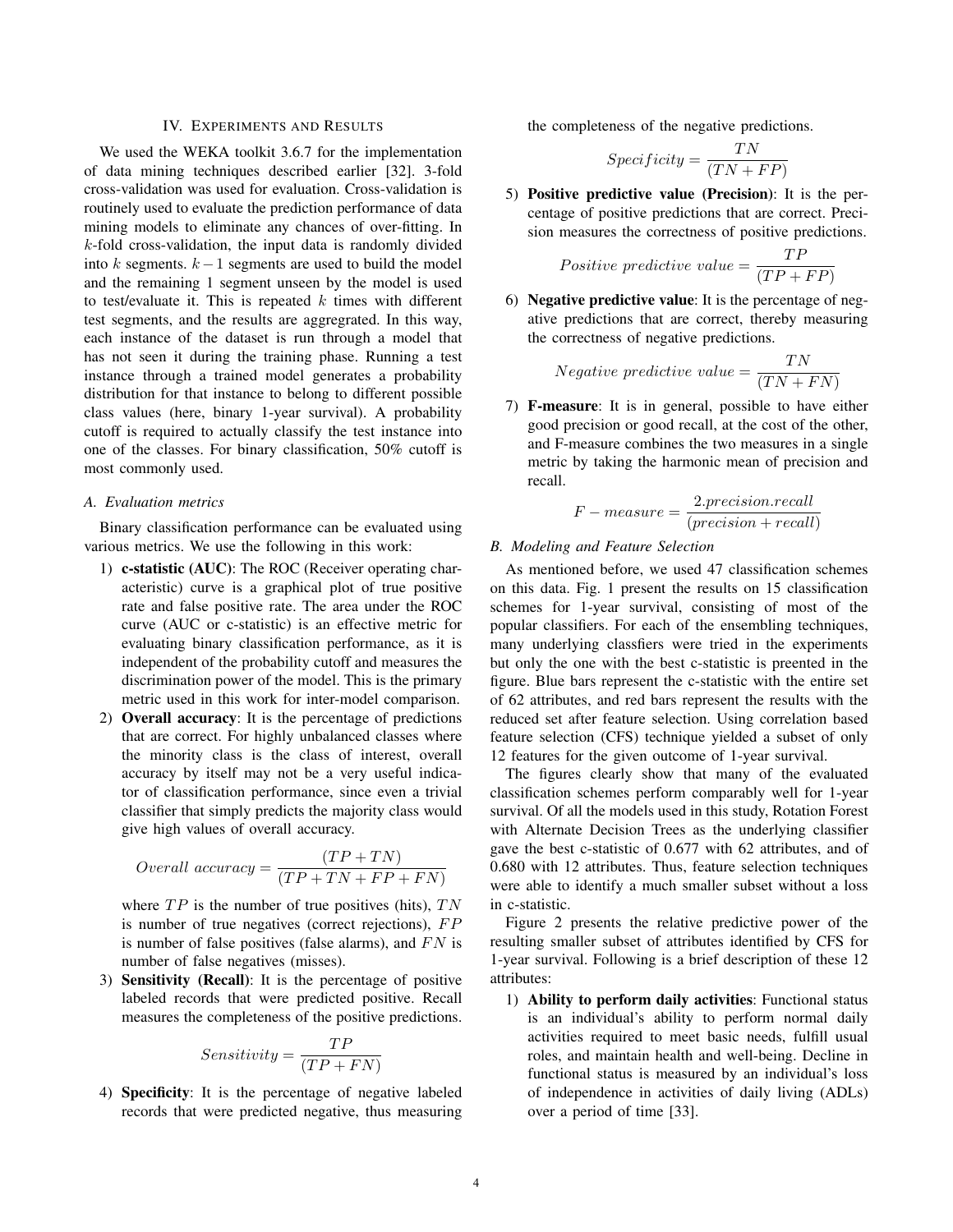

Figure 1. Prediction performance comparison for 1-year survival in terms of area under the ROC curve (c-statistic).



Figure 2. Relative information gain of features resulting from the CFS technique for 1-year survival.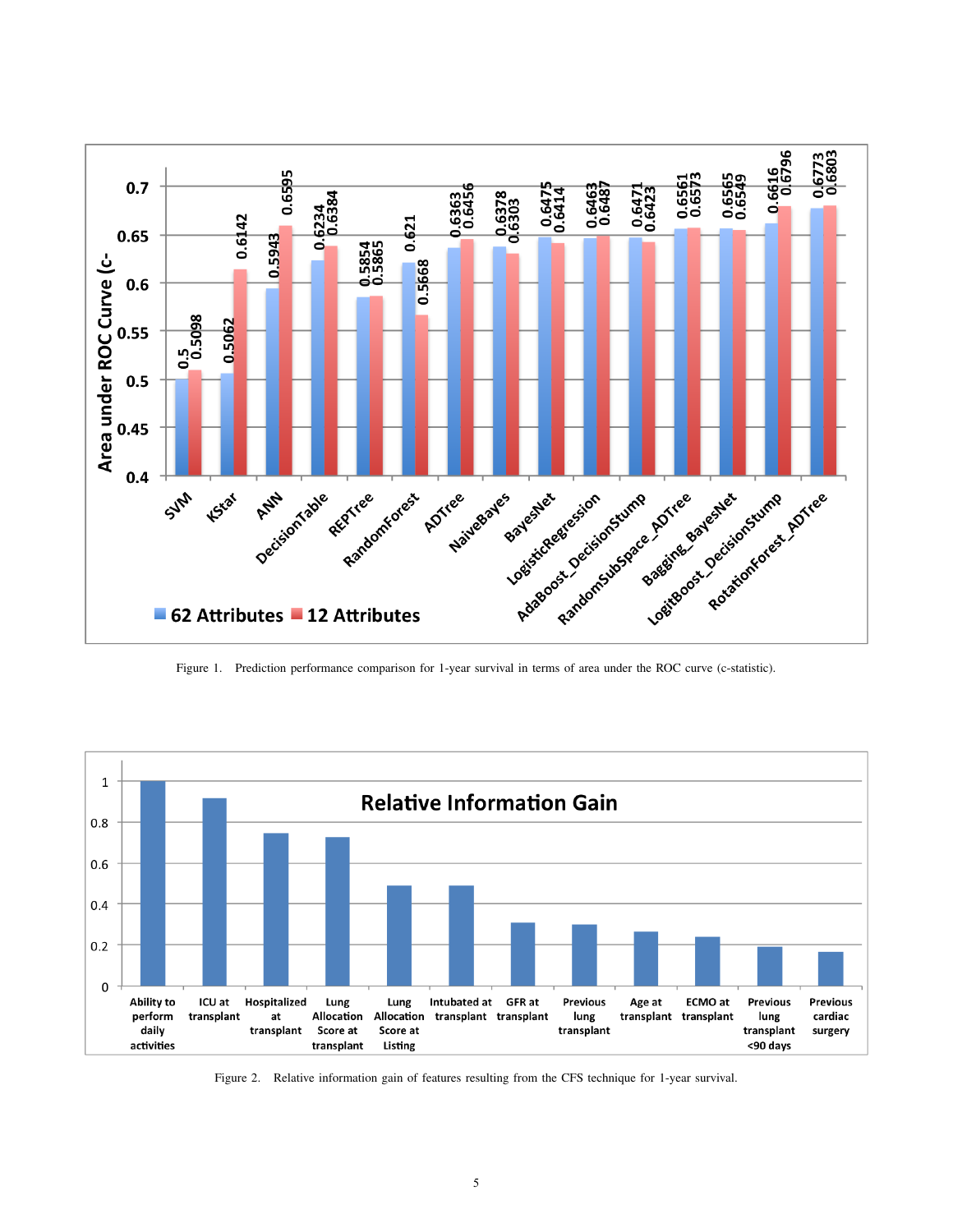- 2) ICU at transplant: It represents whether the patient was in Intensive Care Unit at the time of transplant. Intensive Care Units cater to patients with the lifethreatening conditions that require close monitoring and support in order to maintain normal bodily functions [34].
- 3) Hospitalized at transplant: It represents whether the patient was already hospitalized when transplantation was done. In general, patients who are already in hospital tend to have lot of existing complications, infections, limited mobility, etc., which increases the risks of complications in addition to reducing the chance of successful outcomes.
- 4) Lung Allocation Score at transplant: The lung allocation score (LAS) is a numerical value used by UNOS to assign relative priority for distributing donated lungs for transplantation within the US. It takes into account various measures of a patient's health in order to direct donated organs towards the patients who would best benefit from a lung transplant [35]. This attribute represents the lung allocation score at the time of translplant.
- 5) Lung Allocation Score at Listing: Patients who are determined to be eligible for a lung transplant are placed on a waiting list. This waiting list is part of a national allocation system for donor organs run by the Organ Procurement and Transplantation Network (OPTN) [36]. This attribute represents the lung allocation score at the time of listing.
- 6) Intubated at transplant: Intubation refers to the insertion of a tube into an external or internal orifice of the body for the purpose of adding or removing fluids [37].
- 7) GFR at transplant: Glomerular filtration rate (GFR) is a test used to check how well the kidneys are working. Specifically, it estimates how much blood passes through the tiny filters in the kidneys (glomeruli) per minute [38]. This attribute represents the GFR at the time of transplant.
- 8) Previous lung transplant: It indicates whether the patient has undergone a lung transplant in the past.
- 9) Age at transplant: The age of the patient at the time of transplant.
- 10) ECMO at transplant: Extracorporeal membrane oxygenation (ECMO) is an extracorporeal technique of providing both cardiac and respiratory support oxygen to patients whose heart and lungs are so severely diseased or damaged that they can no longer serve their function [39]. This is maximal life support, but requires continuous infusion of heparin and blood circulating through large tubes that exit the body. This attribute represents the ECMO at the time of transplant.
- 11) Previous lung transplant <90 days: It indicates

whether the patient has undergone a lung transplant within 90 days prior to the current transplant.

12) Previous cardiac surgery: It indicates whether the patient has undergone a cardiac surgical procedure in the past.

Using a predicted 1-year mortality risk  $\geq 50\%$  as a cutoff, the sensitivity of the final model for predicting 1 year mortality was 12%, the specificity 98%, and the Fmeasure 20%. Table I summarizes the performance of the final model comparing it to logistic regression, which is the most widely used technique in healthcare informatics for predictive modeling.

We believe that the preliminary results obtained in this work are quite encouraging and the fact that we can significantly reduce the number of attrbutes in the model without sacrificing accuracy motivates integration of such models in clinical decision making.

## V. CONCLUSION AND FUTURE WORK

In this workshop paper, we present our preliminary results of data mining on UNOS data on lung transplantation outcome. We evaluated nearly 50 classification schemes for predicting 1-year survival after the transplant. c-statistic of up to 0.68 was achieved. Further, feature selection techniques were able to significantly reduce the number of attributes in the model, incurring no cost in c-statistic. We believe that the resulting models can be very useful to aid physicians in decision making by providing them with patient-specific risk estimations.

Future work includes developing more sophisticated models for the studied outcome, and also exploring conditional outcome models using some post-transplant information (e.g. risk of 2-year mortality, given that the patient has already survived 1 year after transplant), and exploring the use of undersampling/oversampling to deal with unbalanced data. We also plan to do similar analysis for other transplants, and integrate the current and future work into healthcare and clinical decision making in practice, in the form of risk calculators.

#### VI. ACKNOWLEDGMENTS

This work is supported in part by the following grants: NSF awards CCF-0833131, CNS-0830927, IIS-0905205, CCF-0938000, CCF-1029166, and OCI-1144061; DOE awards DE-FG02-08ER25848, DE-SC0001283, DE-SC0005309, DESC0005340, and DESC0007456; AFOSR award FA9550-12-1-0458.

#### **REFERENCES**

- [1] "Url: Lung transplantation, wikipedia, http://en.wikipedia.org/ wiki/Lung\_transplantation, accessed may 22, 2013."
- [2] "Url: 2008 optn/srtr annual report, us scientific registry of transplant recipients, http://www.ustransplant.org/ annual\_reports/current/113\_surv-new\_dh.htm, accessed may 22, 2013."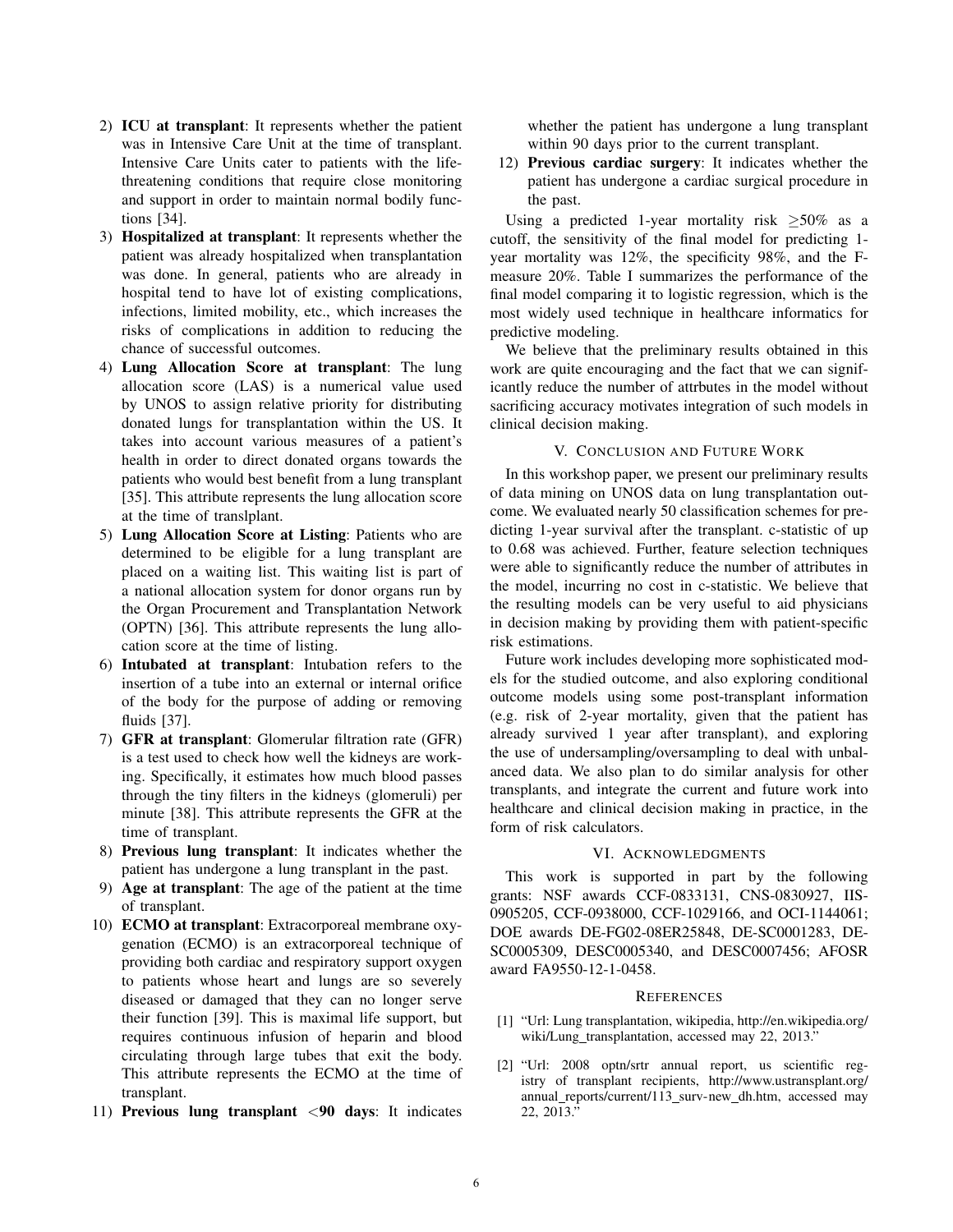Table I ACCURACY OF FINAL MODEL AND LOGISTIC REGRESSION FOR PREDICTING 1-YEAR SURVIVAL AFTER LUNG TRANSPLANT

| <b>Evaluation Metric</b>              | <b>Logistic Regression</b> | <b>Final Model</b>   |
|---------------------------------------|----------------------------|----------------------|
|                                       |                            |                      |
| c-statistic (95% CI)                  | $0.649(0.630-0.668)$       | $0.678(0.660-0.696)$ |
| Sensitivity (Recall)                  | 10.7%                      | 12.3%                |
| Specificity                           | 98.2%                      | 98.1%                |
| Positive predictive value (Precision) | 59.4%                      | 61.0%                |
| Negative predictive value             | 81.5%                      | 81.8%                |
| F-measure                             | 18.2%                      | 20.4%                |
| Overall accuracy                      | 80.7%                      | 80.9%                |
|                                       |                            |                      |

- [3] "Url: Lung transplantation, nlm nih, http://www.nlm.nih. gov/medlineplus/lungtransplantation.html, accessed may 22, 2013."
- [4] "Url: 2008 u.s. organ and tissue transplant cost estimates and discussion, millman inc., http://publications.milliman.com/ research/health-rr/pdfs/2008-us-organ-tisse-RR4-1-08.pdf, accessed may 13, 2013."
- [5] "Url: Financing a transplant, tranplant living, http://www.transplantliving.org/before-the-transplant/ financing-a-transplant/the-costs/, accessed may 13, 2013."
- [6] J. Orens, M. Estenne, S. Arcasoy, J. Conte, P. Corris, J. Egan, T. Egan, S. Keshavjee, C. Knoop, R. Kotloff, F. Martinez, S. Nathan, S. Palmer, A. Patterson, L. Singer, G. Snell, S. Studer, J. Vachiery, and A. Glanville, "International guidelines for the selection of lung transplant candidates: 2006 update–a consensus report from the pulmonary scientific council of the international society for heart and lung transplantation," *J Heart Lung Transplant*, vol. 25, no. 7, pp. 745– 55, 2006.
- [7] "Url: United network for organ sharing, unos, http://www. unos.org/about/index.php, accessed may 13, 2013."
- [8] V. N. Vapnik, "The nature of statistical learning theory," *Springer*, 1995.
- [9] C. Bishop, *Neural Networks for Pattern Recognition*. Oxford: University Press, 1995.
- [10] L. Fausett, *Fundamentals of Neural Networks*. New York, Prentice Hall, 1994.
- [11] A. Pande, Y. Zeng, A. Das, P. Mohapatra, S. Miyamoto, E. Seto, E. Henricson, and J. Han, "Energy expenditure estimation with smartphone body sensors," in *8th International Conference on Body Area Networks (Bodynets) 2013*, 2013.
- [12] R. E. Tarter, "Evaluation and treatment of adolescent substance abuse: A decision tree method," *The American journal of drug and alcohol abuse*, vol. 16, no. 1-2, pp. 1–46, 1990.
- [13] S. Kim, K. Gopalakrishnan, and H. Ceylan, "Neural networks application in pavement infrastructure materials," in *Intelligent and Soft Computing in Infrastructure Systems Engineering*, 2009, pp. 47–66.
- [14] B. Stenger, A. Thayananthan, P. H. Torr, and R. Cipolla, "Filtering using a tree-based estimator," in *Computer Vision, 2003. Proceedings. Ninth IEEE International Conference on*. IEEE, 2003, pp. 1063–1070.
- [15] S. Jana, A. Pande, A. Chan, and P. Mohapatra, "Network" characterization and perceptual evaluation of skype mobile videos," 2013.
- [16] V. Omwando, A. Pande, Y. Zeng, and P. Mohapatra, "Evaluating perceptual video quality in 802.11n wlan with mobile clients," in *The 8th ACM International Workshop on Wireless Network Testbeds, Experimental Evaluation and Characterization (ACM WiNTECH) 2013*, 2013.
- [17] R. Kohavi, "The power of decision tables," in *Proceedings of the 8th European Conference on Machine Learning*, ser. ECML '95, 1995, pp. 174–189.
- [18] J. G. Cleary and L. E. Trigg, "K\*: An instance-based learner using an entropic distance measure," in *In Proceedings of the 12th International Conference on Machine Learning*. Morgan Kaufmann, 1995, pp. 108–114.
- [19] I. Witten and E. Frank, *Data Mining: Practical machine learning tools and techniques*. Morgan Kaufmann Pub, 2005.
- [20] L. Breiman, "Random forests," *Machine learning*, vol. 45, no. 1, pp. 5–32, 2001.
- [21] Y. Freund and L. Mason, "The alternating decision tree learning algorithm," in *Proceeding of the Sixteenth International Conference on Machine Learning*. Citeseer, 1999, pp. 124– 133.
- [22] H. George, "John and Pat Langley. Estimating continuous distributions in bayesian classifiers," in *Proceedings of the Eleventh Conference on Uncertainty in Artificial Intelligence*, 1995, pp. 338–345.
- [23] D. Hosmer and S. Lemeshow, *Applied Logistic Regression*. John Wiley and Sons, Inc., 1989.
- [24] S. le Cessie and J. van Houwelingen, "Ridge estimators in logistic regression," *Applied Statistics*, vol. 41, no. 1, pp. 191– 201, 1992.
- [25] Y. Freund and R. E. Schapire, "Experiments with a new boosting algorithm," 1996.
- [26] J. Friedman, T. Hastie, and R. Tibshirani, "Special invited paper. additive logistic regression: A statistical view of boosting," *Annals of statistics*, vol. 28, no. 2, pp. 337–374, 2000.
- [27] L. Breiman, "Bagging predictors," *Machine Learning*, vol. 24, no. 2, pp. 123–140, 1996.